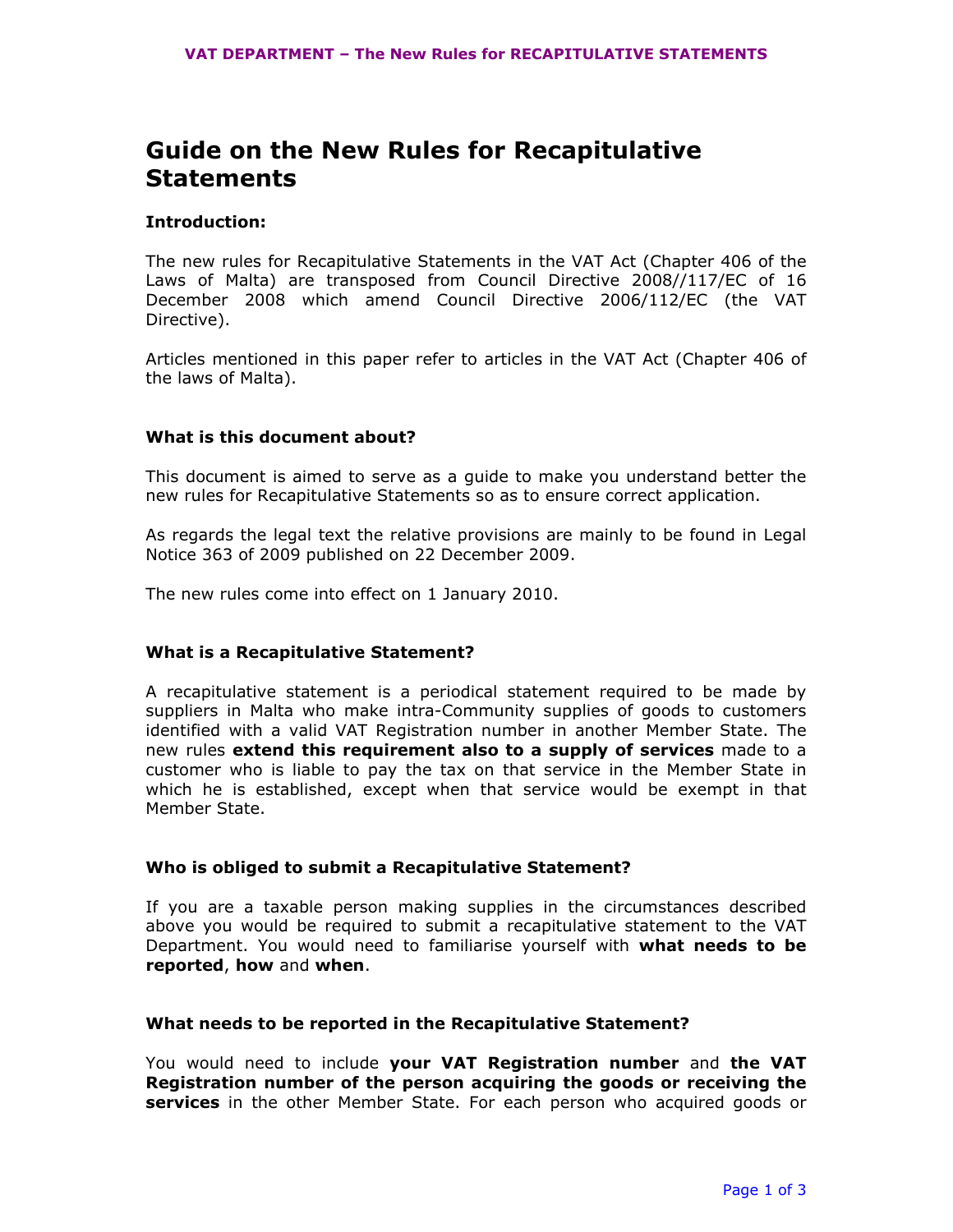received services, the **total value of the supplies of goods** and the **total** value of the supplies of services carried out.

You would also need to report any transfer of goods made by you to another Member State by including both your VAT Registration number by which you are identified in Malta as the supplier and also the VAT Registration number by which you are identified in the Member State of destination as the acquirer.

When an intra-Community supply of goods is part of a triangular operation this has to be clearly indicated.

## Do I have to carry out any verification on the customer?

As a person making an exempt intra-Community supply of goods or a supply of a service where the customer is liable to pay the VAT on that service in the other Member State you have an obligation to ensure that your customer is identified with a valid VAT registration number assigned by the Competent Authority of the Member State of the customer. This is important as you would need to enter this VAT registration number in the recapitulative statement.

To ensure correctness you are advised to verify the validity of your customer's VAT Registration number by either contacting the VAT Department's CLO or by accessing the relative EU Commission link: http://ec.europa.eu/taxation\_customs/vies/viesquer.do

# What if I need to adjust the Recapitulative Statement after it was submitted?

You may adjust any information entered in a recapitulative statement which has already been submitted. Such adjustments may be made on-line by accessing the relative already submitted recapitulative statement on the VAT Department website.

# How shall I submit the Recapitulative Statement?

One of the major changes that the new rules will bring about is that Recapitulative Statements will now have to be submitted electronically. Therefore if you are a person who would be required to submit Recapitulative Statements for reporting periods falling after the 1 of January 2010 you would need an electronic identity (e-ID) that would enable you to access the VAT Department website and submit your Recapitulative Statement.

#### How frequently do I have to submit the Recapitulative Statement?

Under the new rules Recapitulative Statements have to be drawn up for each calendar month and are to be submitted on-line to the VAT Department by not later than the fifteenth day of the month following the relative calendar month.